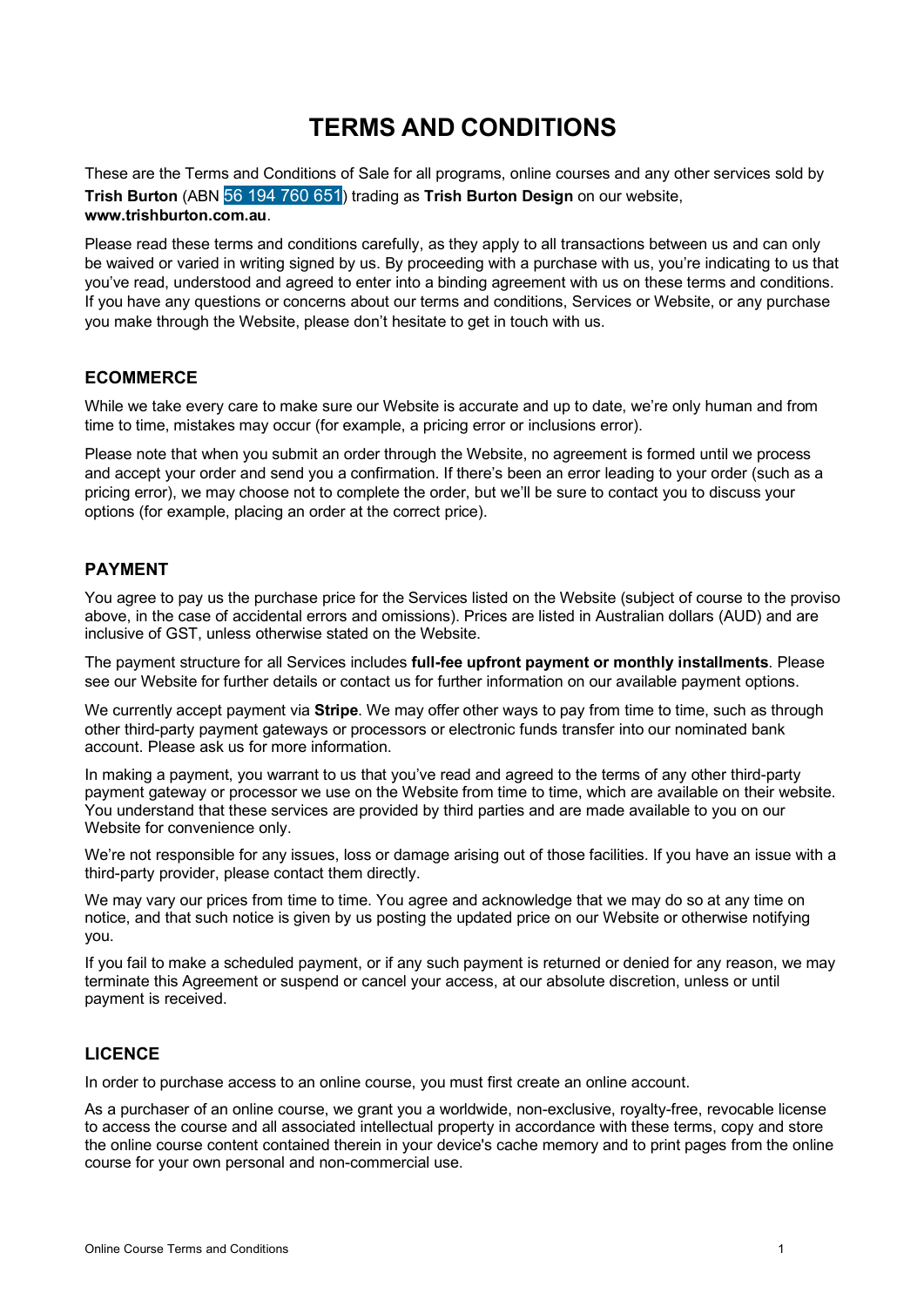We don't grant you any other rights whatsoever in relation to the Website or the online course. Specifically, you are prohibited from re-using the content contained in the online course for commercial use.

**Trish Burton Design** can revoke this license immediately and without notice if you use the content other than in accordance with this license.

# **RISK**

Risk in the Services supplied under this Agreement passes to you once the Services are made available to you; that is, once the email with your login details has been delivered.

## **DISCOUNTS**

We may offer discounts from time to time. Please note that discounts are not available in conjunction with any other offer (for example, if we have two promotions on offer at the same time, you can only apply one discount to a purchase, not both).

Discounts are available for the stated time, or else for a period of **seven (7)** days from the date that the offer was first made (whichever occurs first).

We reserve the right to revoke any discount offer at any time without notice.

# **ACCESS**

Once we've received your payment and confirmed your order, you'll receive an email with your login details to access the Services.

If you have any technical problems accessing your online account or accessing the material which forms part of the Services, please contact us for assistance.

#### **CONDUCT**

You agree to follow our rules for participation in the services. You understand and agree that you must treat our members with respect and to refrain from conduct which is otherwise illegal, discriminatory, harassing, threatening, sexist, defamatory, vilifying, bullying, trolling, misleading or deceptive.

Failure to comply with this clause amounts to a breach of this Agreement and **Trish Burton Design** may suspend or limit your access to the Services or terminate this Agreement.

## **EVENTS BEYOND CONTROL**

**Trish Burton Design** will not be liable for any loss caused by any failure to observe the terms and conditions of this Agreement, where such failure is occasioned by causes beyond its reasonable control including, but not limited to, by fire, flood, other extreme weather event or natural disaster, riot, strike, act of war, terrorist attack, nuclear event, pandemic, epidemic, widespread contagion, quarantine restriction, critical infrastructure failure, severe disruption to virtual infrastructure, restriction or prohibition or any other action by any government or semi government authority, or major injury or illness of key personnel. We may choose to cancel your order, or otherwise to complete your order once things have returned to normal. If we expect a major delay, we'll contact you to discuss a suitable solution.

## **ADVICE, INFORMATION AND INSTRUCTIONAL VIDEOS**

We may give you advice, recommendations, information, instruction or assistance in relation to the Services and in material provided to you through the Services, believing it to be accurate, appropriate and reliable at the time but we don't give any warranty of accuracy, appropriateness or reliability.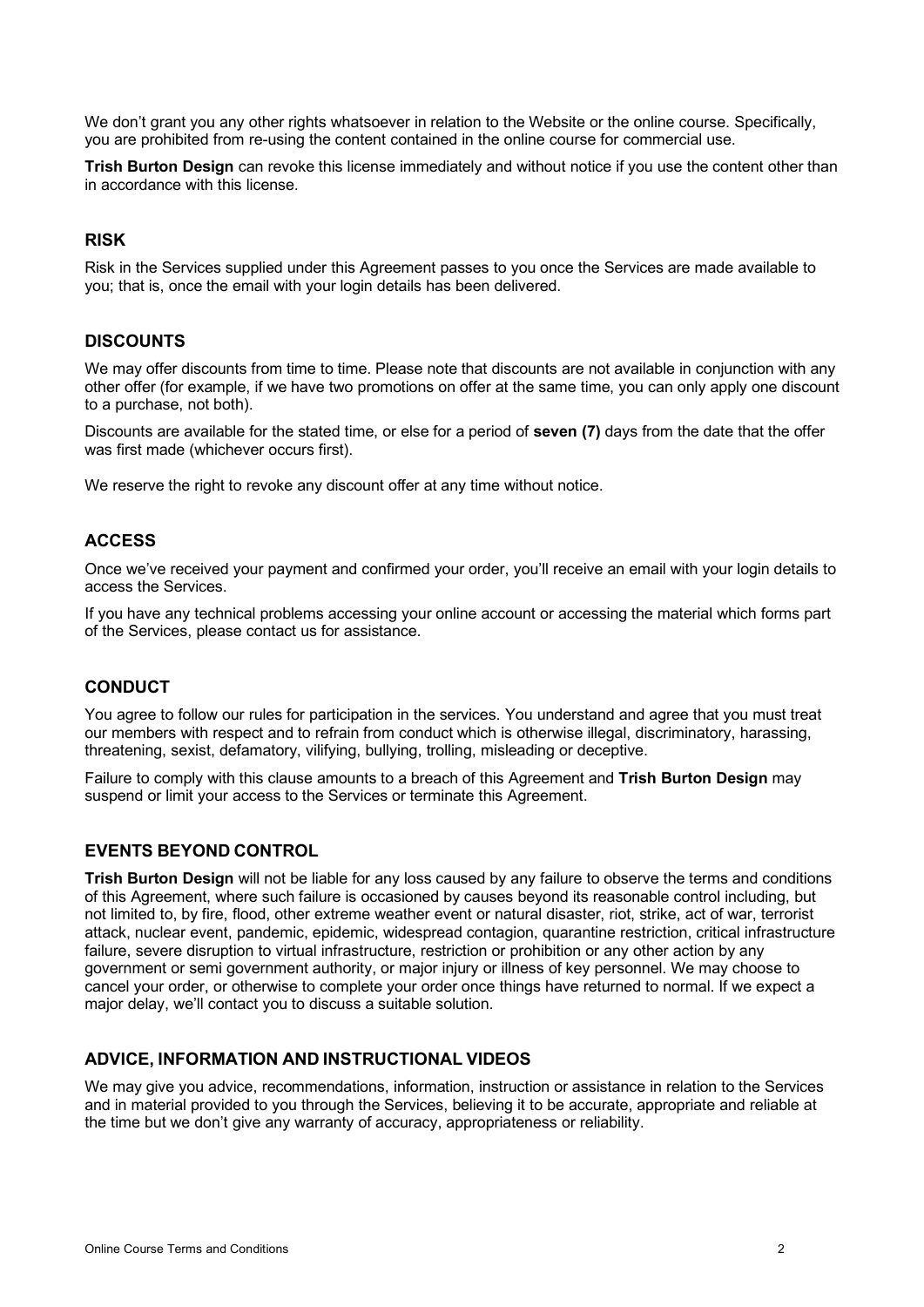The information, advice and instruction we give are general in nature and is not intended to constitute or substitute for professional or medical advice. You should seek appropriate professional advice suitable for your personal circumstances if necessary.

We won't accept any liability or responsibility (including liability for negligence) for any loss suffered because of your or any other person's reliance on information or advice we provide on our Website, unless otherwise required by law.

# **LINKED WEBSITES**

In the Services, we may link to and from other websites that we think share our ethos and that we think you will find helpful. Those websites will have information collated and presented by third-party businesses, organisations and individuals. Please note that we may include these links for your convenience, however we don't necessarily endorse or support the views, opinions, standards or information expressed on them. For your own safety, please make sure you check the protocols and standards of the linked websites before using them.

Of course, because the linked websites are run by third parties, we can't warrant or represent that any of the information on them is up to date, complete or correct. While we do our best to make sure we link to reputable websites, we can't accept responsibility or liability for any loss, damage, cost or expense you or anyone else might incur because you've used or relied on material on the linked websites, so please make sure you use caution and common sense while browsing online, especially if you're making purchases.

# **AUSTRALIAN CONSUMER LAW**

The Services come with guarantees that cannot be excluded under the Australian Consumer Law, which forms Schedule 2 to the Competition and Consumer Act 2010 (Cth) (ACL).

Nothing in these terms excludes any right, guarantee or warranty you're entitled to by law, however we do exclude all other guarantees, conditions and warranties to the maximum extent permitted by law. We also specifically exclude liability for negligence.

Wherever possible, our liability for breach of any condition, warranty or guarantee is limited, at our option, under s64A of the ACL to replacement of the Services or the cost of having the Services replaced, or such other remedy that we see fit.

We won't be liable for any consequential loss or damage or other direct or indirect loss or damage, except where we are unable to limit or exclude such loss under the ACL (for example, we are unable to exclude or limit liability for consequential loss arising out of a breach of a consumer guarantee).

# **DISCLAIMER AND LIMITATION OF LIABILITY**

Except as set out above, to the maximum extent permitted by law, we exclude all terms, guarantees, warranties, representations or conditions which are not expressly stated in these terms and conditions.

Please note that we will not be liable for any special, indirect or consequential loss or damage (unless such loss or damage is reasonably foreseeable resulting from our failure to meet an applicable consumer guarantee to which you are entitled under the ACL), loss of profit or opportunity, or damage to goodwill arising out of or in connection with the Services, Website or these terms and conditions (including as a result of not being able to use or access the Services or Website), whether at common law, under contract, tort (including negligence), in equity, pursuant to statute or otherwise.

We make the Services available to you, however you use the Services at your own risk. Everything in the Services is provided "as is" and "as available" – we don't make any representations or warranties of any kind.

If for any reason you are not a consumer of Services for the purposes of the Australian Consumer Law, we exclude all liability to you, however arising, including by negligence.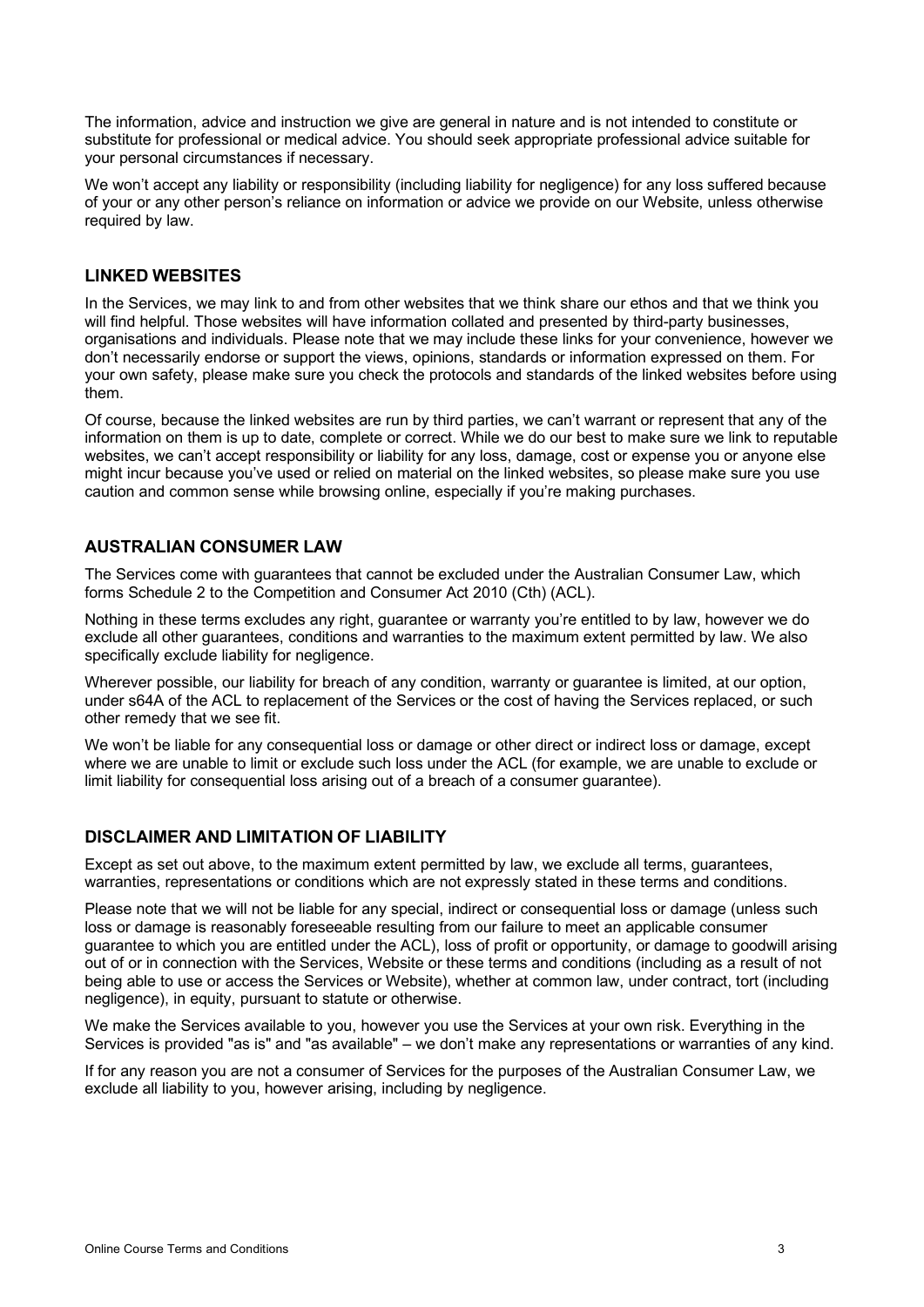# **CANCELLATION POLICY**

Students wishing to cancel their enrolment must submit notification of withdrawal in writing within **7 days of the confirmation of enrolment**. It is recommended students contact **Trish Burton Design** within 24 hours of submitting a cancellation request to confirm receipt. **Trish Burton Design** accepts no responsibility for and will not be liable for non-receipt of messages or transmissions.

# **REFUND POLICY**

Refunds will only be provided in accordance with our obligations under Australian Consumer Law. We are not required to provide a refund if you change your mind about the course that you chose to enrol into.

However, while course fees are non-refundable, students may have extenuating circumstances that prevent them from undertaking their course. Where evidence can be successfully provided to support the student's circumstances, course fees may be refunded or partially refunded as per the following:

- A full refund is permitted if the enrolment is cancelled within 7 days.
- No refund will be provided after 7 days.
- No refund will be provided where work or assessment has been saved or submitted.

# **INTELLECTUAL PROPERTY**

All content in the Services and Website is subject to copyright and is protected by copyright under the laws of Australia and through international treaties. Unless we say otherwise, all rights (including copyright) in the Services and website (including text, graphics, logos, button icons, video images, audio clips, code, scripts, design elements and interactive features) are owned or controlled by us and are reserved by us.

You acknowledge and agree that all intellectual property rights owned by us or to which we are entitled before and after this Agreement will remain our sole property and that nothing in this Agreement transfers any ownership in our intellectual property rights to you.

If you would like to share our website or social media content that's freely available for re-use or is in the public domain, you are permitted to do so, as long as you attribute same to us and link back to our website. This includes images on our website and social media profiles, unless we explicitly cite a copyright notice indicating otherwise. If you'd like to share, re-publish or otherwise use our website or content in a way that you aren't expressly authorised to do by these terms, please don't hesitate to get in touch with us.

You are expressly prohibited from producing, publishing, or otherwise distributing any of the Intellectual Property (such as our course content), save as to any licence of the Intellectual Property or part thereof granted under this Agreement.

## **PROMOTION**

You grant us permission to use and reproduce your name, business or trading name and logo (if applicable), photograph or likeness, including any trade marks, as well as evidence of services delivered and results achieved to promote our business.

We love it when you post about our products on social media. If you do share images or videos (or any other depiction whatsoever) of our products on your social media (**Posts**), you provide to us your express and unconditional consent to share your Posts on our social media. We will of course provide appropriate attribution to you (through tagging you or other appropriate means) when reposting your Posts.

# **CONFIDENTIALITY**

You acknowledge that you may have access to certain confidential information of **Trish Burton Design**, including (but not limited to) technical information and know how relating to the Services, the Website and **Trish Burton Design** (**Confidential Information**). You agree to treat as confidential the Confidential Information and not use or disclose the Confidential Information during the term of this Agreement or thereafter, other than in connection with performing this Agreement or with our prior written consent.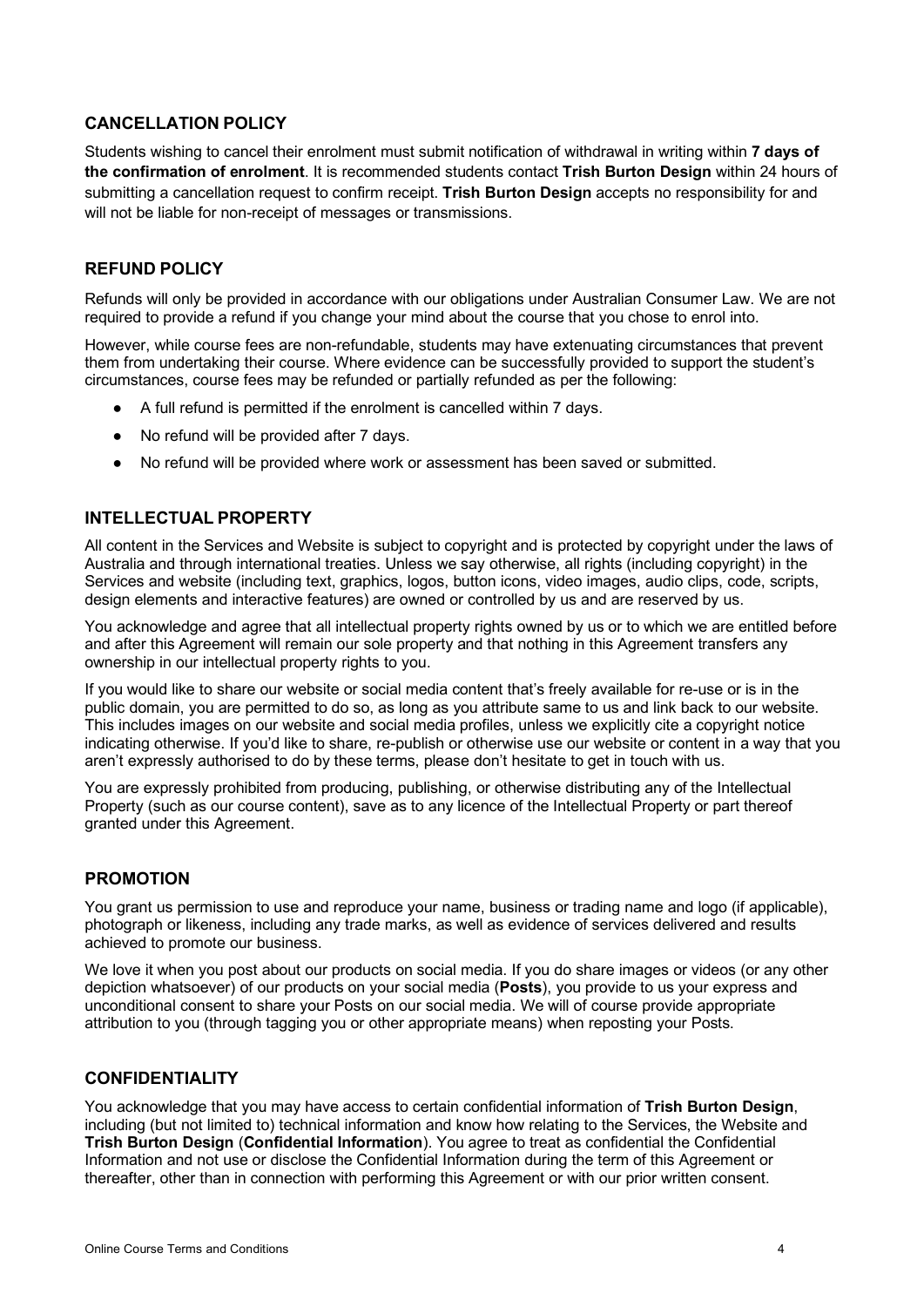In the event of a breach or threatened breach by you of this clause, you acknowledge we will be irreparably harmed, and monetary damages will be an insufficient remedy. Accordingly, you consent to enforcement of this clause by means of temporary or permanent injunction and other appropriate legal or equitable relief in any competent court.

This clause survives the expiry or termination for any reason of this Agreement.

You agree the restrictions set out in this clause are reasonable and necessary to protect our goodwill and reasonable commercial interests.

# **RELATIONSHIP OF PARTIES**

The relationship between the parties is that of independent contractors and nothing in this Agreement is to be construed as constituting an agency, partnership, joint venture, relationship of employee and employer or franchisor and franchisee or any other form of association between the parties.

# **DISPUTE RESOLUTION**

If a dispute arises between the parties, the party claiming the dispute must not commence any court or arbitration proceedings (except where they seek urgent interlocutory relief), unless they have first complied with this clause.

The party must inform the other party in writing of the following:

- the nature of the dispute:
- the outcome they desire to resolve the dispute, and
- the action they believe will settle the dispute.

On receipt of the notice by the other party, both parties will make every effort, without delay and in good faith, to resolve the dispute by mutual negotiation within fourteen (14) Business Days.

If the parties are unable to resolve the dispute in that time, the parties must agree on selection of a mediator (if the parties are unable to agree, they agree to request that the President of the Law Society of **Victoria** appoint a mediator) and will be equally liable for the fees and reasonable expenses of the mediator and the cost of the venue of the mediation (to be paid in advance). The parties must each pay their own costs associated with the mediation, which must be held in **Melbourne**, **Victoria**.

The existence of a dispute or the commencement of proceedings does not affect the obligation of the parties to continue to perform their obligations under this Agreement.

This clause survives termination of this Agreement.

# **INDEPENDENT LEGAL ADVICE**

You can seek independent legal advice on these terms and contact us to negotiate changes or amendments to these conditions before proceeding with your order. If you don't do so, we'll take it that you've read, understood and agreed to be bound by these conditions, and that you consider the conditions fair and reasonable and not against public policy.

## **VARIATION**

We may make permitted variations to these conditions at any time by updating this document and giving notice to you by posting a copy on the Website, or otherwise notifying you in writing. The variations will take effect thirty (30) days after the date of posting. Your continued access and use of the Services will indicate your acceptance of the variations.

Permitted variations will be limited to those reasonably required by us to protect our legitimate business interests and which do not seriously impact the benefit you receive under this Agreement.